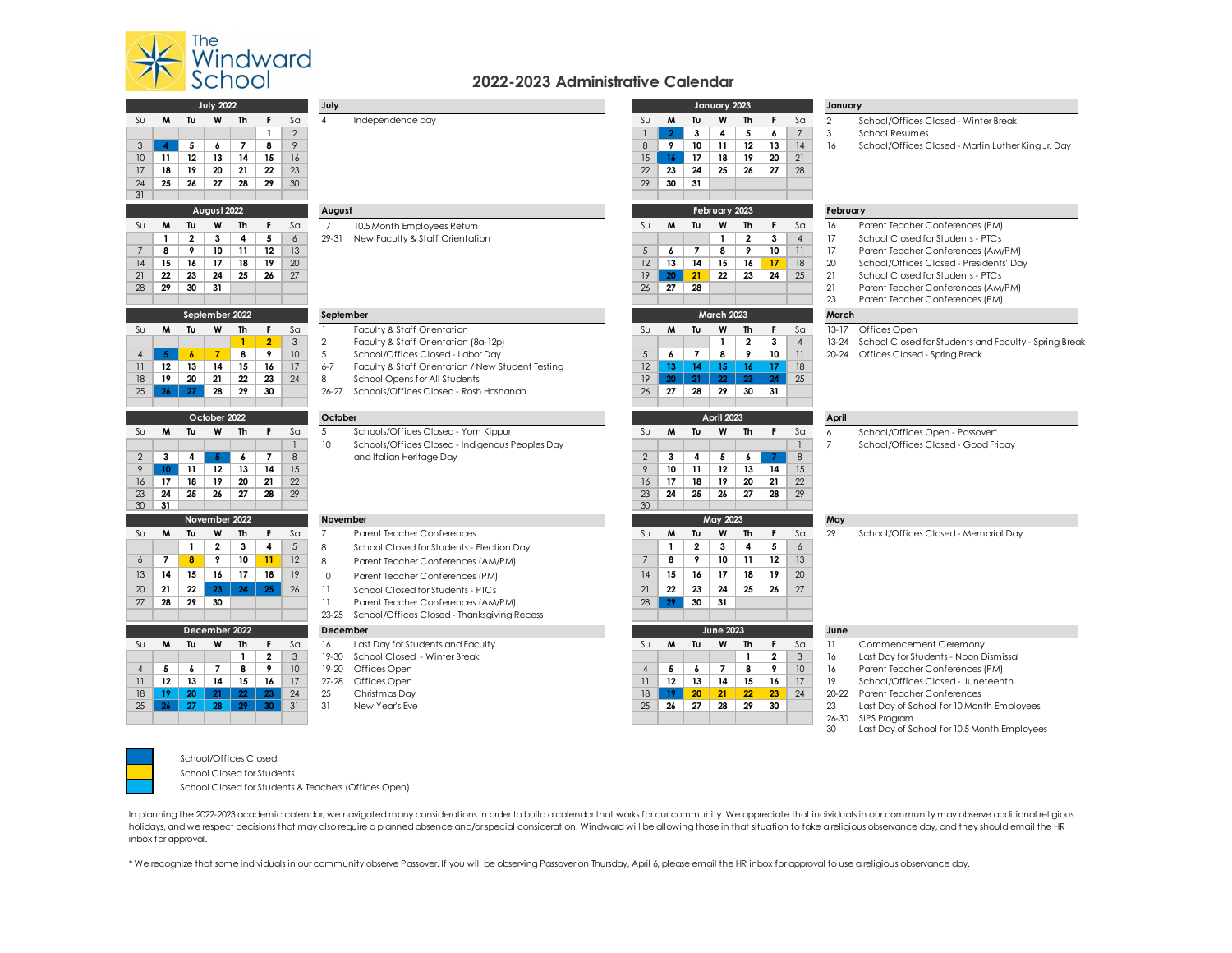

 $\frac{24}{31}$ 

| 2022-2023 Student Calendar |  |  |
|----------------------------|--|--|
|----------------------------|--|--|

| <b>July 2022</b>      |                  |                  |                  |                  |                |                | July             |                                                                                         | January 2023   |                   |                          |                   |                     |                                            |                | January        |                                                                       |  |  |
|-----------------------|------------------|------------------|------------------|------------------|----------------|----------------|------------------|-----------------------------------------------------------------------------------------|----------------|-------------------|--------------------------|-------------------|---------------------|--------------------------------------------|----------------|----------------|-----------------------------------------------------------------------|--|--|
| Su                    | M                | Tu               | W                | Th               | F.             | Sa             |                  | Summer Break                                                                            | SU             | M                 | Tu                       | W                 | Th                  | F.                                         | Sa             | $\overline{2}$ | School/Offices Closed - Winter Break                                  |  |  |
|                       |                  |                  |                  |                  | $\mathbf{1}$   | 2              |                  |                                                                                         |                | $\overline{2}$    | 3                        | 4                 | 5                   | 6                                          | $\overline{7}$ | 3              | <b>School Resumes</b>                                                 |  |  |
| 3                     | $\blacktriangle$ | 5                | $\boldsymbol{6}$ | $\overline{7}$   | 8              | 9              |                  |                                                                                         | 8              | 9                 | 10 <sup>°</sup>          | 11                | 12                  | 13                                         | 14             | 16             | School/Offices Closed - Martin Luther King Jr. Day                    |  |  |
| 10                    | 11               | 12               | 13               | 14               | 15             | 16             |                  |                                                                                         | 15             | 16                | 17                       | 18                | 19                  | 20                                         | 21             |                |                                                                       |  |  |
| 17                    | 18               | 19               | 20               | 21               | 22             | 23             |                  |                                                                                         | 22             | 23                | 24                       | 25                | 26                  | 27                                         | 28             |                |                                                                       |  |  |
| 24                    | 25               | 26               | 27               | 28               | 29             | 30             |                  |                                                                                         | 29             | 30                | 31                       |                   |                     |                                            |                |                |                                                                       |  |  |
| 31                    |                  |                  |                  |                  |                |                |                  |                                                                                         |                |                   |                          |                   |                     |                                            |                |                |                                                                       |  |  |
|                       |                  |                  | August 2022      |                  |                |                | August           |                                                                                         |                | February 2023     |                          |                   |                     |                                            |                | February       |                                                                       |  |  |
| Sυ                    | M                | Tu               | W                | Th               | F              | S <sub>a</sub> |                  | Summer Break                                                                            | $S_{U}$        | M                 | Tu                       | W                 | Th                  | F.                                         | Sa             | 16             | Parent Teacher Conferences (PM)                                       |  |  |
|                       | $\mathbf{1}$     | $\overline{2}$   | 3                | $\overline{4}$   | 5              | $\epsilon$     |                  |                                                                                         |                |                   |                          | $\mathbf{1}$      | $\mathbf{2}$        | $\overline{\mathbf{3}}$                    | $\overline{4}$ | 17             | School Closed for Students - PTCs                                     |  |  |
|                       | 8                | 9                | 10               | 11               | 12             | 13             |                  |                                                                                         | 5              | 6                 | $\overline{\phantom{a}}$ | 8                 | 9                   | 10                                         | 11             | 17             | Parent Teacher Conferences (AM/PM)                                    |  |  |
| 4                     | 15               | 16               | 17               | 18               | 19             | 20             |                  |                                                                                         | 12             | 13                | 14                       | 15                | 16                  | 17                                         | 18             | 20             | School/Offices Closed - Presidents' Day                               |  |  |
| 21                    | 22               | 23               | 24               | 25               | 26             | 27             |                  |                                                                                         | 19             | 20                | 21                       | 22                | 23                  | 24                                         | 25             | 21             | School Closed for Students - PTCs                                     |  |  |
| 28                    | 29               | 30               | 31               |                  |                |                |                  |                                                                                         | 26             | 27                | 28                       |                   |                     |                                            |                | 21<br>23       | Parent Teacher Conferences (AM/PM)<br>Parent Teacher Conferences (PM) |  |  |
|                       |                  |                  |                  |                  |                |                |                  |                                                                                         |                |                   |                          |                   |                     |                                            |                |                |                                                                       |  |  |
|                       |                  |                  | September 2022   |                  |                |                | September        |                                                                                         |                |                   |                          | <b>March 2023</b> |                     |                                            |                | March          |                                                                       |  |  |
| Su                    | M                | Tu               | W                | <b>Th</b>        | F.             | Sa             | $6 - 7$          | New Student Testing                                                                     | Su             | M                 | Tu                       | W                 | Th                  | F.                                         | Sa             | $13 - 24$      | School Closed for Students and Faculty - Spring Brea                  |  |  |
|                       |                  | $\boldsymbol{6}$ | $\overline{7}$   | $\mathbf{1}$     | $\overline{2}$ | $\mathbf{3}$   | 8<br>$26 - 27$   | School Opens for All Students                                                           | 5              | 6                 | $\overline{7}$           | $\mathbf{1}$<br>8 | $\overline{2}$<br>9 | $\overline{\mathbf{3}}$<br>10 <sup>°</sup> | $\overline{4}$ |                |                                                                       |  |  |
| $\overline{4}$        | -5               |                  |                  | 8                | 9              | 10             |                  | Schools/Offices Closed - Rosh Hashanah                                                  |                |                   |                          |                   |                     |                                            | 11             |                |                                                                       |  |  |
| $\overline{11}$<br>18 | 12<br>19         | 13<br>20         | 14<br>21         | 15<br>22         | 16<br>23       | 17<br>24       |                  |                                                                                         | 12<br>19       | $13-13$<br>$20-1$ | 14<br>21                 | $15 -$<br>22      | $16-1$<br>23        | 17 <sup>2</sup><br>24                      | 18<br>25       |                |                                                                       |  |  |
| 25                    | $26-1$           | 27               | 28               | 29               | 30             |                |                  |                                                                                         | 26             | 27                | 28                       | 29                | 30                  | 31                                         |                |                |                                                                       |  |  |
|                       |                  |                  |                  |                  |                |                |                  |                                                                                         |                |                   |                          |                   |                     |                                            |                |                |                                                                       |  |  |
|                       |                  |                  | October 2022     |                  |                |                | October          |                                                                                         |                |                   |                          | <b>April 2023</b> |                     |                                            |                | April          |                                                                       |  |  |
| Sυ                    | M                | Tu               | W                | Th               | F.             | S <sub>a</sub> | 5                | Schools/Offices Closed - Yom Kippur                                                     | SU             | M                 | Tu                       | W                 | <b>Th</b>           | F.                                         | S <sub>a</sub> | 6              | School/Offices Open - Passover*                                       |  |  |
|                       |                  |                  |                  |                  |                | $\mathbf{1}$   | 10               | School/Offices Closed - Indigenous Peoples Day                                          |                |                   |                          |                   |                     |                                            | $\mathbf{1}$   | $\overline{7}$ | School/Offices Closed - Good Friday                                   |  |  |
| $\overline{2}$        | $\mathbf{3}$     | 4                |                  |                  | $\overline{7}$ | 8              |                  |                                                                                         |                |                   | 4                        | 5                 | 6                   | $\overline{7}$                             | 8              |                |                                                                       |  |  |
| 9                     | 10 <sup>°</sup>  |                  | 5 <sub>1</sub>   | $\boldsymbol{6}$ |                |                |                  | and Italian Heritage Day                                                                | $\overline{2}$ | 3                 |                          |                   |                     |                                            |                |                |                                                                       |  |  |
| 16                    |                  | 11               | 12               | 13               | 14             | 15             |                  |                                                                                         | 9              | 10                | 11                       | 12                | 13                  | 14                                         | 15             |                |                                                                       |  |  |
|                       | 17               | 18               | 19               | 20               | 21             | 22             |                  |                                                                                         | 16             | 17                | 18                       | 19                | 20                  | 21                                         | 22             |                |                                                                       |  |  |
| 23                    | 24               | 25               | 26               | 27               | 28             | 29             |                  |                                                                                         | 23             | 24                | 25                       | 26                | 27                  | 28                                         | 29             |                |                                                                       |  |  |
| 30                    | 31               |                  |                  |                  |                |                |                  |                                                                                         | 30             |                   |                          |                   |                     |                                            |                |                |                                                                       |  |  |
|                       |                  |                  | November 2022    |                  |                |                | November         |                                                                                         |                |                   |                          | May 2023          |                     |                                            |                | May            |                                                                       |  |  |
| Sυ                    | M                | Tu               | W                | <b>Th</b>        | F              | S <sub>a</sub> | $\overline{7}$   | Parent Teacher Conferences                                                              | Sυ             | M                 | Tu                       | W                 | Th                  | F.                                         | $S\alpha$      | 29             | School/Offices Closed - Memorial Day                                  |  |  |
|                       |                  | $\mathbf{1}$     | $\overline{2}$   | 3                | 4              | 5              | 8                | School Closed for Students - Election Day                                               |                | $\mathbf{1}$      | $\overline{2}$           | 3                 | 4                   | 5                                          | $\epsilon$     |                |                                                                       |  |  |
| 6                     | 7                | 8                | 9                | 10               | 11             | 12             | 8                | Parent Teacher Conferences (AM/PM)                                                      | $\overline{7}$ | 8                 | 9                        | 10                | 11                  | 12                                         | 13             |                |                                                                       |  |  |
| 13                    | 14               | 15               | 16               | 17               | 18             | 19             | 10 <sup>10</sup> | Parent Teacher Conferences                                                              | 14             | 15                | 16                       | 17                | 18                  | 19                                         | 20             |                |                                                                       |  |  |
| 20                    | 21               | 22               | 23               | 24               | 25             | 26             | 11               | School Closed for Students - PTCs                                                       | 21             | $22\phantom{.0}$  | 23                       | 24                | 25                  | 26                                         | 27             |                |                                                                       |  |  |
| 27                    | 28               | 29               | 30               |                  |                |                | 11               | Parent Teacher Conferences (AM/PM)<br>23-25 School/Offices Closed - Thanksgiving Recess | 28             | 29                | 30                       | 31                |                     |                                            |                |                |                                                                       |  |  |
|                       |                  |                  | December 2022    |                  |                |                | December         |                                                                                         |                |                   |                          | <b>June 2023</b>  |                     |                                            |                | June           |                                                                       |  |  |
| Sυ                    | M                | Tu               | W                | <b>Th</b>        | F.             | S <sub>a</sub> | 16               | Last Day for Students and Faculty                                                       | $S_{U}$        | M                 | Tu                       | W                 | Th                  | F.                                         | S <sub>a</sub> | 11             | Commencement Ceremony                                                 |  |  |
|                       |                  |                  |                  | $\mathbf{1}$     | $\mathbf{2}$   | $\mathbf{3}$   | $19 - 30$        | School Closed - Winter Break                                                            |                |                   |                          |                   | $\mathbf{1}$        | $\mathbf{2}$                               | 3              | 16             | Last Day for Students - Noon Dismissal                                |  |  |
| $\overline{4}$        | 5                | 6                | $\overline{7}$   | 8                | 9              | 10             | 25               | Christmas Day                                                                           | $\overline{4}$ | 5                 | 6                        | $\overline{7}$    | 8                   | 9                                          | 10             | 16             | Parent Teacher Conferences (PM)                                       |  |  |
| 11                    | $12 \,$          | 13               | 14               | 15               | 16             | 17             | 31               | New Year's Fye                                                                          | 11             | 12                | 13                       | 14                | 15                  | 16                                         | 17             | 19             | School/Offices Closed - Juneteenth                                    |  |  |
| 18                    | 19               | 20               | 21               | 22               | 23             | 24             |                  |                                                                                         | 18             | 19 <sup>°</sup>   | 20                       | 21                | 22                  | 23                                         | 24             | 20-22          | Parent Teacher Conferences                                            |  |  |
| 25                    | 26               | 27               | 28               | 29               | 30             | 31             |                  |                                                                                         | 25             | 26                | 27                       | 28                | 29                  | 30                                         |                |                |                                                                       |  |  |



School Closed School Closed for Students

In planning the 2022-2023 academic calendar, we navigated many considerations in order to build a calendar that works for our community. We appreciate that individuals in our community may observe additional religious holidays, and we respect decisions that may also require a planned absence and/or special consideration for homework or studying. Please contact your Campus Head in this situation, and if approved, no absence will be marked for that day.

\* We recognize that some individuals in our community observe Passover. If a student will be observing Passover and out on Thursday, April 6, please let your Campus Head know in advance, and no absence will be marked for that day. If completing homework will be a challenge due to the holiday, teachers will grant exemptions or extensions as necessary.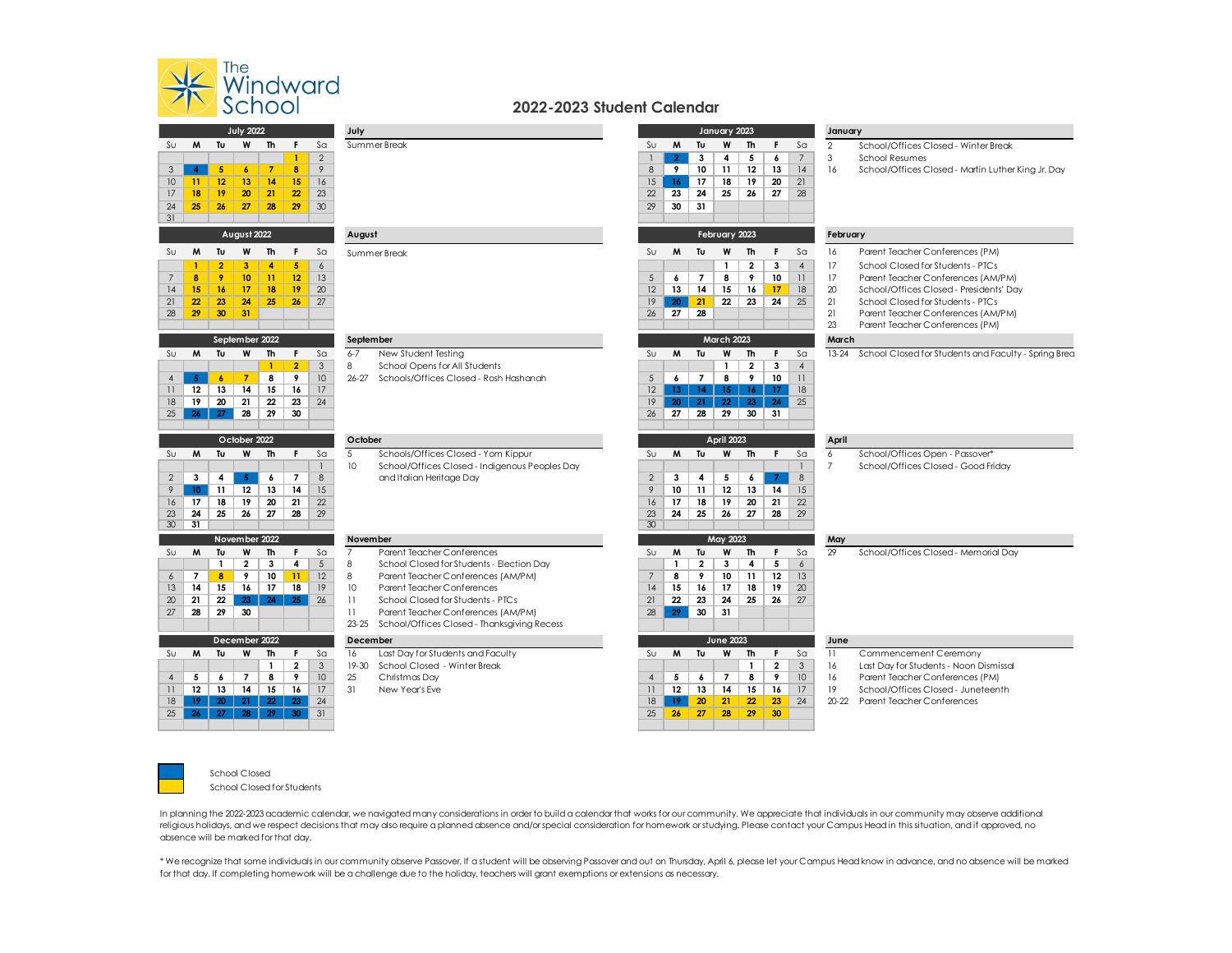

 $\begin{array}{c|c}\n 24 \\
\hline\n 31\n \end{array}$ 

## **2022-2023 Faculty & 10.5-Month Employee Calendar**

| <b>July 2022</b> |                  |                  |                    |                     |                         |                  | July                       |                                                   |                |                 |                 | January 2023      |                         |                         |                 | January        |                                                       |  |  |
|------------------|------------------|------------------|--------------------|---------------------|-------------------------|------------------|----------------------------|---------------------------------------------------|----------------|-----------------|-----------------|-------------------|-------------------------|-------------------------|-----------------|----------------|-------------------------------------------------------|--|--|
| Sυ               | M                | Tu               | W                  | <b>Th</b>           | F.                      | S <sub>a</sub>   | $\overline{4}$             | Independence day                                  | $S_{U}$        | M               | Tu              | W                 | <b>Th</b>               | F                       | S <sub>a</sub>  | $\overline{2}$ | School/Offices Closed - Winter Break                  |  |  |
|                  |                  |                  |                    |                     | $\mathbf{1}$            | $\overline{2}$   |                            |                                                   |                | $\overline{2}$  | 3               | 4                 | 5                       | 6                       | $\overline{7}$  | 3              | <b>School Resumes</b>                                 |  |  |
| 3                | $\overline{4}$   | 5                | 6                  | $\overline{7}$      | 8                       | 9                |                            |                                                   | 8              | 9               | 10              | 11                | 12                      | 13                      | 4               | 16             | School/Offices Closed - Martin Luther King Jr. Day    |  |  |
| 10               | 11               | 12               | 13                 | 14                  | 15                      | 16               |                            |                                                   | 15             | 16              | 17              | 18                | 19                      | 20                      | 21              |                |                                                       |  |  |
| 17               | 18               | 19               | 20                 | 21                  | 22                      | 23               |                            |                                                   | 22             | 23              | 24              | 25                | 26                      | 27                      | 28              |                |                                                       |  |  |
| 24               | 25               | 26               | 27                 | 28                  | 29                      | 30               |                            |                                                   | 29             | 30              | 31              |                   |                         |                         |                 |                |                                                       |  |  |
| 31               |                  |                  |                    |                     |                         |                  |                            |                                                   |                |                 |                 |                   |                         |                         |                 |                |                                                       |  |  |
|                  |                  |                  | August 2022        |                     |                         |                  | August                     |                                                   |                |                 |                 | February 2023     |                         |                         |                 | February       |                                                       |  |  |
| Sυ               | M                | Tυ               | W                  | Th                  | F.                      | Sa               | 17                         | 10.5 Month Employees Return                       | $S_{U}$        | M               | Tυ              | W                 | <b>Th</b>               | F                       | S <sub>G</sub>  | 16             | Parent Teacher Conferences (PM)                       |  |  |
|                  | $\mathbf{1}$     | $\mathbf{2}$     | 3                  | $\overline{\bf{4}}$ | 5                       | $\boldsymbol{6}$ | 29-31                      | New Faculty & Staff Orientation                   |                |                 |                 | $\mathbf{1}$      | $\mathbf{2}$            | $\overline{\mathbf{3}}$ | $\overline{4}$  | 17             | School Closed for Students - PTCs                     |  |  |
| 7                | 8                | 9                | 10                 | 11                  | 12                      | 13               |                            |                                                   | 5              | 6               | $\overline{7}$  | 8                 | 9                       | 10                      | $\overline{11}$ | 17             | Parent Teacher Conferences (AM/PM)                    |  |  |
| 14               | 15               | 16               | 17                 | 18                  | 19                      | 20               |                            |                                                   | 12             | 13              | 14              | 15                | 16                      | 17                      | 18              | 20             | School/Offices Closed - Presidents' Day               |  |  |
| 21               | 22               | 23               | 24                 | 25                  | 26                      | 27               |                            |                                                   | 19             | 20              | 21              | 22                | 23                      | 24                      | 25              | 21             | School Closed for Students - PTCs                     |  |  |
| 28               | 29               | 30               | 31                 |                     |                         |                  |                            |                                                   | 26             | 27              | 28              |                   |                         |                         |                 | 21             | Parent Teacher Conferences (AM/PM)                    |  |  |
|                  |                  |                  |                    |                     |                         |                  |                            |                                                   |                |                 |                 |                   |                         |                         |                 | 23             | Parent Teacher Conferences (PM)                       |  |  |
|                  |                  |                  | September 2022     |                     |                         |                  | September                  |                                                   |                |                 |                 | <b>March 2023</b> |                         |                         |                 | March          |                                                       |  |  |
| Sυ               | M                | Tu               | W                  | <b>Th</b>           | F.                      | S <sub>a</sub>   | $\mathbf{1}$               | Faculty & Staff Orientation                       | $S_{U}$        | M               | Tu              | W                 | <b>Th</b>               | F.                      | S <sub>a</sub>  | $13 - 24$      | School Closed for Students and Faculty - Spring Break |  |  |
|                  |                  |                  |                    | $\mathbf{I}$        | $\overline{2}$          | 3                | $\overline{2}$             | Faculty & Staff Orientation (8a-12p)              |                |                 |                 | $\mathbf{1}$      | $\overline{\mathbf{2}}$ | $\mathbf{3}$            | $\overline{4}$  | $20 - 24$      | Offices Closed - Spring Break                         |  |  |
| 4                | -5               | $\boldsymbol{6}$ | $\overline{7}$     | 8                   | 9                       | 10               | 5                          | School/Offices Closed - Labor Day                 | 5              | $\epsilon$      | $\overline{7}$  | 8                 | 9                       | 10                      | 11              |                |                                                       |  |  |
| 11               | 12               | 13               | 14                 | 15                  | 16                      | 17               | $6 - 7$                    | Faculty & Staff Orientation / New Student Testing | 12             | 13              | 14 <sup>2</sup> | 15 <sub>15</sub>  | 16 <sup>1</sup>         | 17                      | 18              |                |                                                       |  |  |
| 18               | 19               | 20               | 21                 | 22                  | 23                      | 24               | 8                          | School Opens for All Students                     | 19             | 20              | 21              | 22                | 23                      | 24                      | 25              |                |                                                       |  |  |
| 25               | 26 <sub>2</sub>  | 27               | 28                 | 29                  | 30                      |                  | $26 - 27$                  | Schools/Offices Closed - Rosh Hashanah            | 26             | 27              | 28              | 29                | 30                      | 31                      |                 |                |                                                       |  |  |
|                  |                  |                  |                    |                     |                         |                  |                            |                                                   |                |                 |                 |                   |                         |                         |                 |                |                                                       |  |  |
|                  |                  |                  | October 2022       |                     |                         |                  | October                    |                                                   |                |                 |                 | <b>April 2023</b> |                         |                         |                 | April          |                                                       |  |  |
| Sυ               | M                | Tu               | W                  | <b>Th</b>           | F.                      | S <sub>G</sub>   | $\overline{5}$             | Schools/Offices Closed - Yom Kippur               | $S_{U}$        | M               | Tu              | W                 | <b>Th</b>               | F                       | S <sub>G</sub>  | $\overline{6}$ | School/Offices Open - Passover*                       |  |  |
|                  |                  |                  |                    |                     |                         | $\mathbf{1}$     | 10                         | School/Offices Closed - Indigenous Peoples Day    |                |                 |                 |                   |                         |                         |                 | $\overline{7}$ | School/Offices Closed - Good Friday                   |  |  |
| $\overline{2}$   | 3                | 4                | 5 <sup>1</sup>     | 6                   | $\overline{7}$          | 8                |                            | and Italian Heritage Day                          | $\overline{2}$ | 3               | 4               | 5                 | 6                       | 7                       | 8               |                |                                                       |  |  |
| 9                | 10 <sub>10</sub> | 11               | 12                 | 13                  | 14                      | 15               |                            |                                                   | 9              | 10              | 11              | 12                | 13                      | 14                      | 15              |                |                                                       |  |  |
| 16               | 17               | 18               | 19                 | 20                  | 21                      | 22               |                            |                                                   | 16             | 17              | 18              | 19                | 20                      | 21                      | 22              |                |                                                       |  |  |
| 23               | 24               | 25               | 26                 | 27                  | 28                      | 29               |                            |                                                   | 23             | 24              | 25              | 26                | 27                      | 28                      | 29              |                |                                                       |  |  |
| 30               | 31               |                  |                    |                     |                         |                  |                            |                                                   | 30             |                 |                 |                   |                         |                         |                 |                |                                                       |  |  |
| Sυ               | M                | Tu               | November 2022<br>W | <b>Th</b>           | F.                      | S <sub>a</sub>   | November<br>$\overline{7}$ | Parent Teacher Conferences                        | $S_{U}$        | M               | Tu              | May 2023<br>W     | <b>Th</b>               | F                       | S <sub>a</sub>  | May<br>29      | School/Offices Closed - Memorial Day                  |  |  |
|                  |                  | $\mathbf{1}$     | $\overline{2}$     | 3                   | 4                       | 5                | 8                          | School Closed for Students - Election Day/PTCs    |                | $\mathbf{1}$    | $\overline{2}$  | 3                 | 4                       | 5                       | 6               |                |                                                       |  |  |
| 6                | $\overline{7}$   | 8                | 9                  | 10                  | 11                      | 12               | 8                          | Parent Teacher Conferences (AM/PM)                | $\overline{7}$ | 8               | 9               | 10                | 11                      | 12                      | 13              |                |                                                       |  |  |
| 13               | 14               | 15               | 16                 | 17                  | 18                      | 19               | 10                         | Parent Teacher Conferences (PM)                   | 14             | 15              | 16              | 17                | 18                      | 19                      | 20              |                |                                                       |  |  |
| 20               | 21               | 22               | 23                 | 24                  | 25                      | 26               | 11                         | School Closed for Students - PTCs                 | 21             | 22              | 23              | 24                | 25                      | 26                      | 27              |                |                                                       |  |  |
| 27               | 28               | 29               | 30                 |                     |                         |                  | 11                         | Parent Teacher Conferences (AM/PM)                | 28             | 29              | 30              | 31                |                         |                         |                 |                |                                                       |  |  |
|                  |                  |                  |                    |                     |                         |                  | $23 - 25$                  | School/Offices Closed - Thanksgiving Recess       |                |                 |                 |                   |                         |                         |                 |                |                                                       |  |  |
|                  |                  |                  | December 2022      |                     |                         |                  | December                   |                                                   |                |                 |                 | <b>June 2023</b>  |                         |                         |                 | June           |                                                       |  |  |
| Sυ               | M                | Tu               | W                  | <b>Th</b>           | F.                      | S <sub>G</sub>   | 16                         | Last Day for Students and Faculty                 | Su             | M               | Tu              | W                 | <b>Th</b>               | F                       | S <sub>G</sub>  | 11             | Commencement Ceremony                                 |  |  |
|                  |                  |                  |                    | $\mathbf{1}$        | $\overline{\mathbf{2}}$ | $\mathfrak{S}$   | 19-30                      | School Closed - Winter Break                      |                |                 |                 |                   | $\mathbf{1}$            | $\overline{2}$          | $\mathbf{3}$    | 16             | Last Day for Students - Noon Dismissal                |  |  |
| $\overline{4}$   | 5                | 6                | $\overline{7}$     | 8                   | 9                       | 10               | $19 - 20$                  | Offices Open                                      | $\overline{4}$ | 5               | 6               | $\overline{7}$    | 8                       | 9                       | 10              | 16             | Parent Teacher Conferences (PM)                       |  |  |
| $\overline{11}$  | 12               | 13               | 14                 | 15                  | 16                      | 17               | $27 - 28$                  | Offices Open                                      | 11             | 12              | 13              | 14                | 15                      | 16                      | 17              | 19             | School/Offices Closed - Juneteenth                    |  |  |
| 18               | 19               | 20               | 21                 | $22^{\circ}$        | 23                      | 24               | 25                         | Christmas Day                                     | 18             | 19 <sup>°</sup> | 20              | 21                | 22                      | 23                      | 24              | $20 - 22$      | Parent Teacher Conferences                            |  |  |
| 25               | 26               | 27               | 28                 | 29                  | 30                      | 31               | 31                         | New Year's Fve                                    | 25             | 26              | 27              | 28                | 29                      | 30                      |                 | 23             | Last Day of School for 10 Month Employees             |  |  |
|                  |                  |                  |                    |                     |                         |                  |                            |                                                   |                |                 |                 |                   |                         |                         |                 | 26-30          | SIPS Program                                          |  |  |
|                  |                  |                  |                    |                     |                         |                  |                            |                                                   |                |                 |                 |                   |                         |                         |                 | 30             | Last Day of School for 10.5 Month Employees           |  |  |



School/Offices Closed School Closed for Students

In planning the 2022-2023 academic calendar, we navigated many considerations in order to build a calendar that works for our community. We appreciate that individuals in our community may observe additional religious holidays, and we respect decisions that may also require a planned absence and/or special consideration. Windward will be allowing those in that situation to take a religious observance day, and they should email the HR inbox for approval.

\* We recognize that some individuals in our community observe Passover. If you will be observing Passover on Thursday, April 6, please email the HR inbox for approval to use a religious observance day.